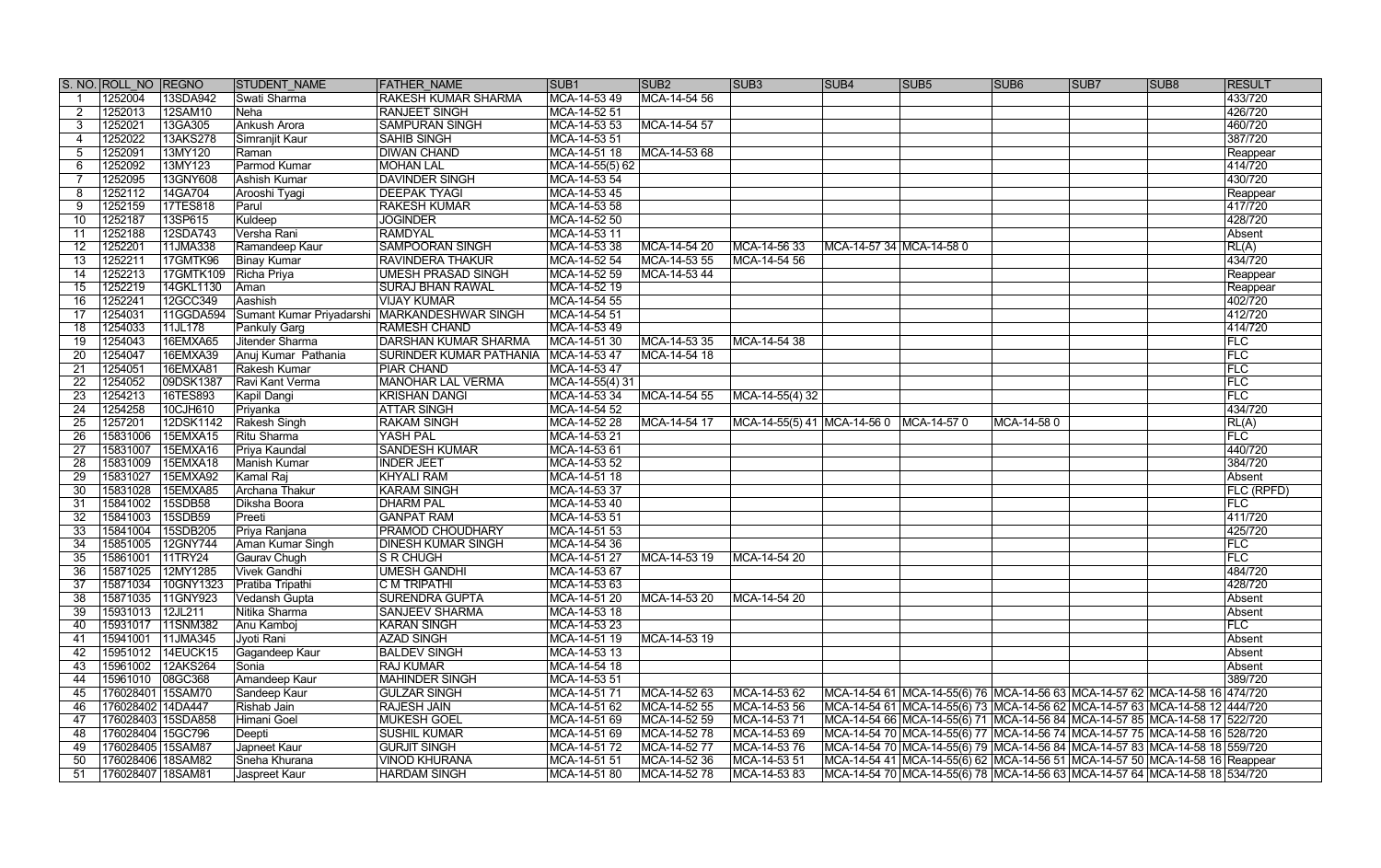|                  |           | 176028408 15GC804     | Kajal                  | <b>AMRIT SINGH</b>                    | MCA-14-51 69 | MCA-14-52 51 | MCA-14-53 7  |                                                                                   |  | MCA-14-54 60 MCA-14-55(6) 67 MCA-14-56 64 MCA-14-57 65 MCA-14-58 16 463/720           |  |
|------------------|-----------|-----------------------|------------------------|---------------------------------------|--------------|--------------|--------------|-----------------------------------------------------------------------------------|--|---------------------------------------------------------------------------------------|--|
| 53               |           | 176028409 15SAM71     | Taruna                 | <b>RAJINDER BHATIA</b>                | MCA-14-51 72 | MCA-14-52 61 | MCA-14-53 69 |                                                                                   |  | MCA-14-54 74   MCA-14-55(6) 77   MCA-14-56 65   MCA-14-57 64   MCA-14-58 18   500/720 |  |
| 54               |           | 176028410 13SAM43     | Deepak Kumar           | <b>LAL CHAND</b>                      | MCA-14-51 17 | MCA-14-52 44 | MCA-14-53 17 |                                                                                   |  | MCA-14-54 34 MCA-14-55(6) 18 MCA-14-56 63 MCA-14-57 62 MCA-14-58 12 Reappear          |  |
| 55               |           | 176028411 13SAM15     | Shubham Aggarwal       | <b>HARISH AGGARWAL</b>                | MCA-14-51 50 | MCA-14-52 17 | MCA-14-53 58 |                                                                                   |  | MCA-14-54 25 MCA-14-55(6) 62 MCA-14-56 62 MCA-14-57 63 MCA-14-58 12 Reappear          |  |
| 56               |           | 176028412 15SAM79     | Karandeep Singh        | <b>GURCHARAN SINGH</b>                | MCA-14-51 63 | MCA-14-52 49 | MCA-14-53 63 |                                                                                   |  | MCA-14-54 67  MCA-14-55(6) 68  MCA-14-56 64  MCA-14-57 65  MCA-14-58 16  451/720      |  |
|                  |           |                       |                        | <b>GULSHAN KUMAR</b>                  |              |              |              |                                                                                   |  |                                                                                       |  |
| 57               |           | 176028413 15SAM75     | Sapna Rani             |                                       | MCA-14-51 70 | MCA-14-52 61 | MCA-14-53 78 |                                                                                   |  | MCA-14-54 72 MCA-14-55(6) 73 MCA-14-56 81 MCA-14-57 80 MCA-14-58 15 530/720           |  |
| 58               |           | 176028414 15SAM72     | Priyanka               | <b>PAWAN KUMAR</b>                    | MCA-14-51 64 | MCA-14-52 57 | MCA-14-53 68 |                                                                                   |  | MCA-14-54 68 MCA-14-55(6) 63 MCA-14-56 63 MCA-14-57 64 MCA-14-58 12 459/720           |  |
| 59               |           | 176028415 15SAM57     | <b>Ashish Kumar</b>    | PREM KUMAR GUPTA                      | MCA-14-51 62 | MCA-14-52 51 | MCA-14-53 63 | MCA-14-54 68  MCA-14-55(6) 67  MCA-14-56 62  MCA-14-57 63  MCA-14-58 12  448/720  |  |                                                                                       |  |
| 60               |           | 176028416 15SAM102    | Atul Sharma            | <b>RAKESH SHARMA</b>                  | MCA-14-51 65 | MCA-14-52 59 | MCA-14-53 72 |                                                                                   |  | MCA-14-54 70 MCA-14-55(6) 71 MCA-14-56 63 MCA-14-57 62 MCA-14-58 17 479/720           |  |
| 61               |           | 176028417 15SAM68     | Riya Verma             | <b>RAMAN VERMA</b>                    | MCA-14-51 70 | MCA-14-52 67 | MCA-14-53 77 |                                                                                   |  | MCA-14-54 71 MCA-14-55(6) 71 MCA-14-56 64 MCA-14-57 65 MCA-14-58 16 501/720           |  |
| 62               |           | 176028418 15SAM69     | Sheetal Saini          | <b>BALDEV SINGH</b>                   | MCA-14-51 52 | MCA-14-52 51 | MCA-14-53 63 |                                                                                   |  | MCA-14-54 63 MCA-14-55(6) 70 MCA-14-56 61 MCA-14-57 62 MCA-14-58 16 438/720           |  |
| 63               |           | 176028419 14SAM48     | Ritu Singla            | <b>SANJEEV KUMAR</b>                  | MCA-14-51 66 | MCA-14-52 51 | MCA-14-53 71 |                                                                                   |  | MCA-14-54 55 MCA-14-55(6) 68 MCA-14-56 64 MCA-14-57 65 MCA-14-58 15 455/720           |  |
| 64               |           | 176028420 15SAM54     | Rohit Kumar            | <b>ISHWAR PAL</b>                     | MCA-14-51 52 | MCA-14-52 49 | MCA-14-53 63 |                                                                                   |  | MCA-14-54 57 MCA-14-55(6) 50 MCA-14-56 63 MCA-14-57 62 MCA-14-58 12 403/720           |  |
| 65               |           | 176028422 14SAM47     | Anamika Garg           | <b>ANIL GARG</b>                      | MCA-14-51 35 | MCA-14-52 32 | MCA-14-53 40 |                                                                                   |  | MCA-14-54 29 MCA-14-55(6) 57 MCA-14-56 62 MCA-14-57 63 MCA-14-58 12 Reappear          |  |
| 66               | 176028601 | 13KBE48               | Manzoor Ahmad Hajam    | <b>GHULAM NABI HAJAM</b>              | MCA-14-51 23 | MCA-14-52 35 | MCA-14-53 38 |                                                                                   |  | MCA-14-54 24 MCA-14-55(6) 48 MCA-14-56 50 MCA-14-57 62 MCA-14-58 14 Reappear          |  |
| 67               | 176028602 | 18KBE64               | Mahima Tyagi           | <b>NARENDRA TYAGI</b>                 | MCA-14-51 62 | MCA-14-52 51 | MCA-14-53 52 |                                                                                   |  | MCA-14-54 65 MCA-14-55(6) 61 MCA-14-56 60 MCA-14-57 52 MCA-14-58 19 422/720           |  |
| 68               | 176028604 | 13KBE1                | <b>Gurdeep Kaur</b>    | <b>TARLOK SINGH</b>                   | MCA-14-51 16 | MCA-14-52 39 | MCA-14-53 49 |                                                                                   |  | MCA-14-54 47 MCA-14-55(6) 70 MCA-14-56 58 MCA-14-57 59 MCA-14-58 17 Reappear          |  |
| 69               | 176028606 | 14HKP38               | Neeraj Sharma          | <b>DINESH KUMAR</b>                   | MCA-14-51 72 | MCA-14-52 70 | MCA-14-53 78 |                                                                                   |  | MCA-14-54 63 MCA-14-55(6) 70 MCA-14-56 60 MCA-14-57 61 MCA-14-58 18 492/720           |  |
| 70               |           | 176028701 15AKS443    | Venus                  | <b>RAVI KAPOOR</b>                    | MCA-14-51 62 | MCA-14-52 61 | MCA-14-53 62 |                                                                                   |  | MCA-14-54 54 MCA-14-55(6) 73 MCA-14-56 60 MCA-14-57 62 MCA-14-58 13 447/720           |  |
| 71               |           | 176028702 14JMA55     | Jyoti Devi             | <b>JAI KISHAN</b>                     | MCA-14-51 49 | MCA-14-52 61 | MCA-14-53 47 |                                                                                   |  | MCA-14-54 48 MCA-14-55(6) 56 MCA-14-56 58 MCA-14-57 52 MCA-14-58 12 381/720           |  |
| 72               |           | 176028703   13GKL1250 | Ankush Panchal         | <b>VINOD PANCHAL</b>                  | MCA-14-51 15 | MCA-14-52 14 | MCA-14-53 15 |                                                                                   |  | MCA-14-54 15 MCA-14-55(6) 15 MCA-14-56 0 MCA-14-57 0 MCA-14-58 0 Absent               |  |
| 73               |           | 176028704 15DSK1210   | Keshav Kumar           | <b>RAM KISHAN</b>                     | MCA-14-51 51 | MCA-14-52 54 | MCA-14-53 47 |                                                                                   |  | MCA-14-54 55  MCA-14-55(6) 57  MCA-14-56 54  MCA-14-57 50  MCA-14-58 10  376/720      |  |
| 74               |           | 176028705   11MSN197  | Komaljeet Kaur         | <b>PRITAM SINGH</b>                   | MCA-14-51 47 | MCA-14-52 49 | MCA-14-53 47 |                                                                                   |  | MCA-14-54 47  MCA-14-55(6) 58  MCA-14-56 53  MCA-14-57 51  MCA-14-58 11  363/720      |  |
| 75               | 176028801 | 14TES710              | Gourav                 | <b>DILBAG SINGH</b>                   | MCA-14-51 46 | MCA-14-52 22 | MCA-14-53 50 | MCA-14-54 62  MCA-14-55(5) 49  MCA-14-56 69  MCA-14-57 65  MCA-14-58 18  Reappear |  |                                                                                       |  |
| 76               |           | 176028802 14AP1158    | Mansi                  | <b>SANJAY KUMAR</b>                   | MCA-14-51 65 | MCA-14-52 71 | MCA-14-53 78 | MCA-14-54 64  MCA-14-55(5) 73  MCA-14-56 89  MCA-14-57 90  MCA-14-58 19   549/720 |  |                                                                                       |  |
| 77               |           | 176028803 17TES423    | Rahul Khatri           | <b>KAWAL KHATRI</b>                   | MCA-14-51 56 | MCA-14-52 57 | MCA-14-53 66 | MCA-14-54 57  MCA-14-55(5) 57  MCA-14-56 72  MCA-14-57 75  MCA-14-58 19  459/720  |  |                                                                                       |  |
|                  |           |                       | Pratibha               | <b>SOMDUTT SHARMA</b>                 |              | MCA-14-52 64 |              |                                                                                   |  |                                                                                       |  |
| 78               |           | 176028804 15GWK765    |                        |                                       | MCA-14-51 63 |              | MCA-14-53 65 | MCA-14-54 60  MCA-14-55(5) 71  MCA-14-56 90  MCA-14-57 89  MCA-14-58 20   522/720 |  |                                                                                       |  |
| 79.              |           | 176028805 18TES420    | Shashank Kumar Verma   | <b>SUSHIL KUMAR VERMA</b>             | MCA-14-51 15 | MCA-14-52 10 | MCA-14-53 42 |                                                                                   |  | MCA-14-54 22 MCA-14-55(5) 47 MCA-14-56 60 MCA-14-57 59 MCA-14-58 16 Reappear          |  |
| 80               |           | 176028806 18TES852    | Kajal Kapoor           | <b>AJAY KAPOOR</b>                    | MCA-14-51 52 | MCA-14-52 42 | MCA-14-53 42 |                                                                                   |  | MCA-14-54 42 MCA-14-55(5) 53 MCA-14-56 62 MCA-14-57 61 MCA-14-58 10 357/720           |  |
| -81              |           | 176028808 18TES394    | <b>Kuldeep Rathour</b> | <b>VIRENDER SINGH</b>                 | MCA-14-51 30 | MCA-14-52 49 | MCA-14-538   |                                                                                   |  | MCA-14-54 29  MCA-14-55(5) 49  MCA-14-56 55  MCA-14-57 56  MCA-14-58 10  Reappear     |  |
| 82               |           | 176028809 18TES395    | Pooja                  | <b>RAM MEHAR SINGH</b>                | MCA-14-51 47 | MCA-14-52 66 | MCA-14-53 55 |                                                                                   |  | MCA-14-54 55 MCA-14-55(5) 64 MCA-14-56 53 MCA-14-57 54 MCA-14-58 14 408/720           |  |
| 83               |           | 176028810 15TES40     | Prachi Miglani         | <b>KISHAN MIGLANI</b>                 | MCA-14-51 59 | MCA-14-52 54 | MCA-14-53 63 |                                                                                   |  | MCA-14-54 54 MCA-14-55(5) 56 MCA-14-56 65 MCA-14-57 63 MCA-14-58 16 430/720           |  |
| 84               |           | 176028811 14SP944     | Vishnu Dutt            | <b>MANGE RAM</b>                      | MCA-14-51 33 | MCA-14-52 43 | MCA-14-53 55 |                                                                                   |  | MCA-14-54 28 MCA-14-55(5) 55 MCA-14-56 65 MCA-14-57 62 MCA-14-58 10 Reappear          |  |
| 85               |           | 176028812   14TES940  | <b>Nitin</b>           | <b>SUBHASH CHANDER</b>                | MCA-14-51 56 | MCA-14-52 47 | MCA-14-53 56 |                                                                                   |  | MCA-14-54 57 MCA-14-55(5) 60 MCA-14-56 62 MCA-14-57 65 MCA-14-58 15 418/720           |  |
| 86               |           | 176028813 15ECI116    | Danish Goswami         | DAVINDER KUMAR GOSWAMI   MCA-14-51 62 |              | MCA-14-52 62 | MCA-14-53 60 |                                                                                   |  | MCA-14-54 54 MCA-14-55(5) 69 MCA-14-56 89 MCA-14-57 90 MCA-14-58 18 504/720           |  |
| 87               |           | 176028814 18TES400    | Meenakshi              | <b>SUBHASH CHAND</b>                  | MCA-14-51 73 | MCA-14-5281  | MCA-14-53 81 |                                                                                   |  | MCA-14-54 70 MCA-14-55(5) 73 MCA-14-56 82 MCA-14-57 83 MCA-14-58 18 561/720           |  |
|                  |           | 176028815 18TES397    | Mandeep Chaudhary      | RAMENDRA KUMAR MALIK                  | MCA-14-51 42 | MCA-14-52 16 | MCA-14-538   |                                                                                   |  | MCA-14-54 30 MCA-14-55(5) 22 MCA-14-56 52 MCA-14-57 53 MCA-14-58 19 Reappear          |  |
|                  |           | 176028816 15TES379    | Sneh Raghav            | ASHOK RAGHAV                          | MCA-14-51 59 | MCA-14-52 62 | MCA-14-53 64 |                                                                                   |  | MCA-14-54 51 MCA-14-55(5) 60 MCA-14-56 75 MCA-14-57 73 MCA-14-58 16 460/720           |  |
| 90               |           | 176028817 18TES421    | Km Shikha Jain         | <b>MUKESH KUMAR JAIN</b>              | MCA-14-51 78 | MCA-14-52 82 | MCA-14-53 77 |                                                                                   |  | MCA-14-54 67   MCA-14-55(5) 72   MCA-14-56 72   MCA-14-57 73   MCA-14-58 16   537/720 |  |
| 91               |           | 176028818 18TES802    | Monika Kuchhal         | <b>MUKESH KUCHHAL</b>                 | MCA-14-51 70 | MCA-14-52 77 | MCA-14-53 65 |                                                                                   |  | MCA-14-54 70  MCA-14-55(5) 75  MCA-14-56 71  MCA-14-57 70  MCA-14-58 18  516/720      |  |
| 92               |           | 176028819 18TES399    | Rajat Bindal           | NARENDAR BINDAL                       | MCA-14-51 46 | MCA-14-52 59 | MCA-14-53 64 |                                                                                   |  | MCA-14-54 58  MCA-14-55(5) 59  MCA-14-56 69  MCA-14-57 70  MCA-14-58 16  441/720      |  |
| 93.              |           | 176028820 18TES422    | Km Shivani             | <b>BRIJMOHAN</b>                      | MCA-14-51 68 | MCA-14-52 65 | MCA-14-53 68 |                                                                                   |  | MCA-14-54 69  MCA-14-55(5) 78  MCA-14-56 63  MCA-14-57 65  MCA-14-58 17  493/720      |  |
| 94               |           | 176028821 18TES803    | Vaibhav Chaudhary      | <b>SURENDER SINGH</b>                 | MCA-14-51 22 | MCA-14-52 26 | MCA-14-53 27 | MCA-14-54 32  MCA-14-55(5) 45  MCA-14-56 62  MCA-14-57 65  MCA-14-58 16  Reappear |  |                                                                                       |  |
| 95               |           | 176028822 18TES422    | Km Itika Garg          | <b>SUNIL KUMAR GARG</b>               | MCA-14-51 62 | MCA-14-52 50 | MCA-14-53 58 | MCA-14-54 55  MCA-14-55(5) 59  MCA-14-56 67  MCA-14-57 68  MCA-14-58 16  435/720  |  |                                                                                       |  |
| 96               |           | 176028823 15TES394    | Shubham Verma          | <b>SATISH VERMA</b>                   | MCA-14-51 27 | MCA-14-52 9  | MCA-14-538   | MCA-14-54 11  MCA-14-55(5) 19  MCA-14-56 64  MCA-14-57 65  MCA-14-58 16  Reappear |  |                                                                                       |  |
| 97               |           | 176028901 15MTY9      | Dipali                 | <b>SUHSIL KUMAR</b>                   | MCA-14-51 72 | MCA-14-52 78 | MCA-14-53 73 |                                                                                   |  | MCA-14-54 74  MCA-14-55(5) 74  MCA-14-56 79  MCA-14-57 79  MCA-14-58 19  548/720      |  |
| 98               |           | 176029001 15DGY1438   | Komal Rani             | <b>ASHWANI KUMAR</b>                  | MCA-14-51 72 | MCA-14-52 60 | MCA-14-53 75 |                                                                                   |  | MCA-14-54 79 MCA-14-55(5) 77 MCA-14-56 82 MCA-14-57 80 MCA-14-58 18 543/720           |  |
| 99.              |           | 176029002 15GY584     | Shiwani Sharma         | <b>RAJESH SHARMA</b>                  | MCA-14-51 70 | MCA-14-52 73 | MCA-14-53 68 |                                                                                   |  | MCA-14-54 80  MCA-14-55(5) 82  MCA-14-56 77  MCA-14-57 75  MCA-14-58 18  543/720      |  |
| 100              |           | 176029003   14DSK1248 | Shubham Vason          | <b>SURIENDER VASON</b>                | MCA-14-51 64 | MCA-14-52 32 | MCA-14-53 63 |                                                                                   |  | MCA-14-54 64  MCA-14-55(5) 71  MCA-14-56 70  MCA-14-57 68  MCA-14-58 18  Reappear     |  |
| 101              |           | 176029004 15GY583     | Samreen                | MINHAJ ALI KHAN                       | MCA-14-51 76 | MCA-14-52 69 | MCA-14-53 71 |                                                                                   |  | MCA-14-54 79  MCA-14-55(5) 80  MCA-14-56 78  MCA-14-57 76  MCA-14-58 18  547/720      |  |
| 102              |           | 176029005 14MY1022    | Shubham Suneja         | <b>VED PRAKASH</b>                    | MCA-14-51 60 | MCA-14-52 54 | MCA-14-53 65 |                                                                                   |  | MCA-14-54 67  MCA-14-55(5) 71  MCA-14-56 74  MCA-14-57 71  MCA-14-58 18  480/720      |  |
| 103 <sub>1</sub> |           | 176029006   14MY1006  | Vibhu Sharma           | <b>SHIV BACHAN</b>                    | MCA-14-51 59 | MCA-14-52 37 | MCA-14-53 65 |                                                                                   |  | MCA-14-54 51  MCA-14-55(5) 63  MCA-14-56 68  MCA-14-57 66  MCA-14-58 18  Reappear     |  |
|                  |           |                       |                        |                                       |              |              |              |                                                                                   |  |                                                                                       |  |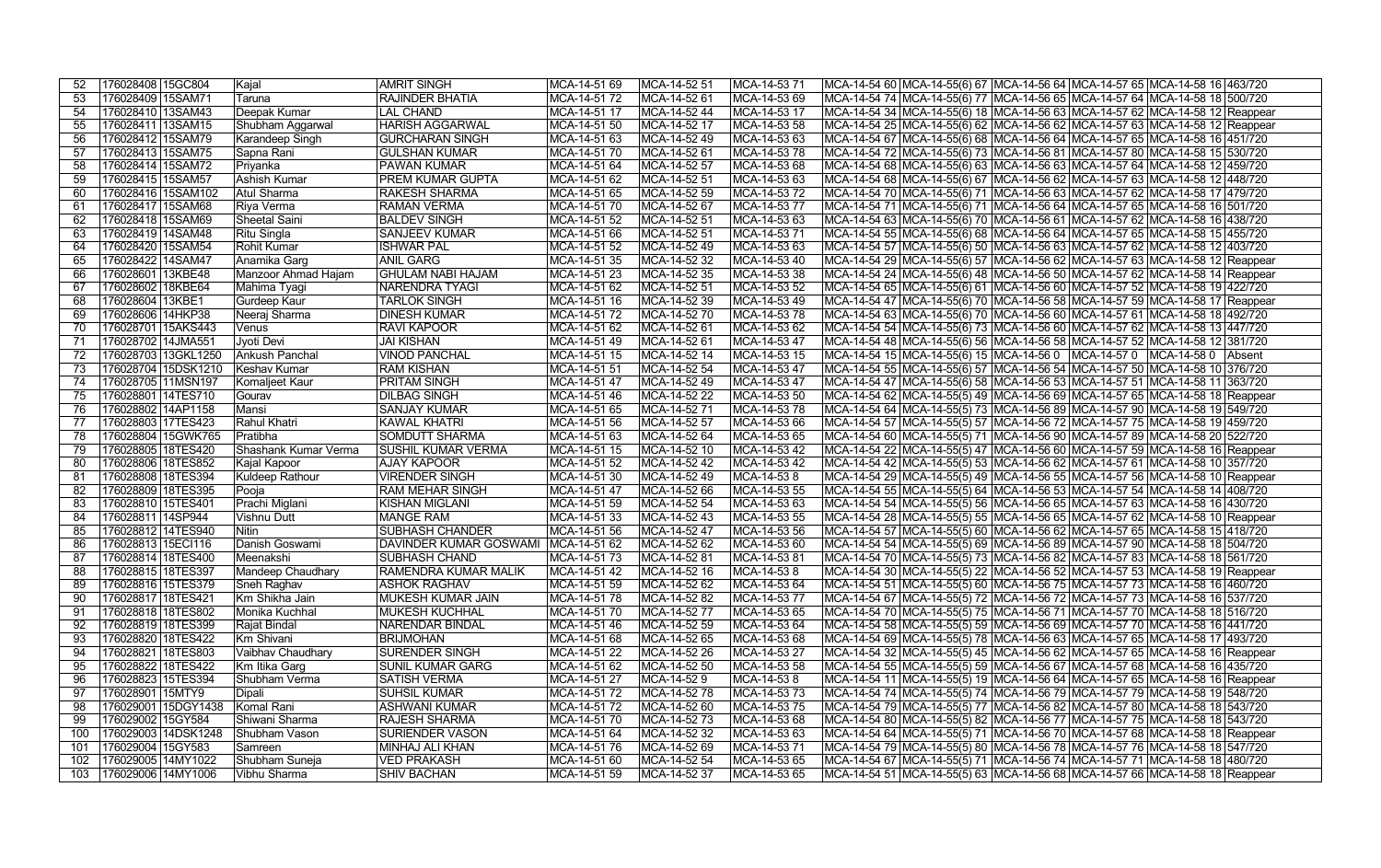| 104 |                     | 176029007 15SDA883   | Shubhali Bakshi                    | <b>SANTOSH KUMAR</b>           | MCA-14-51 62                 | MCA-14-52 50                 | MCA-14-53 64                 |              |                               |  | MCA-14-54 58 MCA-14-55(5) 68 MCA-14-56 74 MCA-14-57 70 MCA-14-58 18 464/720                                                                                           |
|-----|---------------------|----------------------|------------------------------------|--------------------------------|------------------------------|------------------------------|------------------------------|--------------|-------------------------------|--|-----------------------------------------------------------------------------------------------------------------------------------------------------------------------|
| 105 | 176029008   15MY451 |                      | Aviral                             | <b>ANAND PARKASH</b>           | MCA-14-51 68                 | MCA-14-52 64                 | MCA-14-53 71                 |              |                               |  | MCA-14-54 73  MCA-14-55(5) 75  MCA-14-56 74  MCA-14-57 70  MCA-14-58 18  513/720                                                                                      |
| 106 | 176029009 13MY128   |                      | Abhishek                           | <b>KARAMVEER</b>               | MCA-14-51 53                 | MCA-14-52 66                 | MCA-14-53 59                 |              |                               |  | MCA-14-54 63 MCA-14-55(5) 70 MCA-14-56 72 MCA-14-57 68 MCA-14-58 18 469/720                                                                                           |
| 107 |                     | 176029010 13DGY645   | Sunaina Midha                      | <b>HARBANS LAL MIDHA</b>       | MCA-14-51 65                 | MCA-14-52 65                 | MCA-14-53 70                 |              |                               |  | MCA-14-54 71  MCA-14-55(5) 74  MCA-14-56 74  MCA-14-57 71  MCA-14-58 16  506/720                                                                                      |
| 108 | 176029101 14GY540   |                      | Anjali                             | <b>NARENDER KUMAR</b>          | MCA-14-51 79                 | MCA-14-52 71                 | MCA-14-53 78                 |              |                               |  | MCA-14-54 75 MCA-14-55(5) 77 MCA-14-56 69 MCA-14-57 62 MCA-14-58 17 528/720                                                                                           |
| 109 | 176029102 15MY447   |                      | <b>Koushal Kumar</b>               | <b>MANOJ KUMAR</b>             | MCA-14-51 59                 | MCA-14-52 62                 | MCA-14-53 72                 |              |                               |  | MCA-14-54 64 MCA-14-55(5) 67 MCA-14-56 72 MCA-14-57 73 MCA-14-58 17 486/720                                                                                           |
| 110 | 176029103 15MY478   |                      | Sagar Arora                        | <b>MADAN LAL ARORA</b>         | MCA-14-51 59                 | MCA-14-52 62                 | MCA-14-53 68                 |              |                               |  | MCA-14-54 58 MCA-14-55(5) 66 MCA-14-56 71 MCA-14-57 78 MCA-14-58 16 478/720                                                                                           |
| 111 |                     | 176029104 18TRY209   | Himanshu Sharma                    | <b>ASHOK SHARMA</b>            | MCA-14-51 62                 | MCA-14-52 61                 | MCA-14-53 71                 |              |                               |  | MCA-14-54 68 MCA-14-55(5) 61 MCA-14-56 65 MCA-14-57 74 MCA-14-58 18 480/720                                                                                           |
| 112 |                     | 176029105 15DGY1448  | Neha Dhiman                        | <b>RAJ KUMAR</b>               | MCA-14-51 77                 | MCA-14-52 78                 | MCA-14-53 68                 |              |                               |  | MCA-14-54 75  MCA-14-55(5) 81  MCA-14-56 69  MCA-14-57 85  MCA-14-58 19   552/720                                                                                     |
| 113 | 176029202 18SDB94   |                      | Sahil Singh                        | <b>KAMALJEET</b>               | MCA-14-51 51                 | MCA-14-52 39                 | MCA-14-53 23                 |              |                               |  | MCA-14-54 31  MCA-14-55(6) 30  MCA-14-56 65  MCA-14-57 69  MCA-14-58 19  RL(A)                                                                                        |
| 114 |                     | 176029301 15DGY1436  | <b>Balpreet Kaur</b>               | <b>KULBIR SINGH</b>            | MCA-14-51 70                 | MCA-14-52 70                 | MCA-14-53 82                 |              |                               |  | MCA-14-54 70  MCA-14-55(5) 77  MCA-14-56 75  MCA-14-57 74  MCA-14-58 18  536/720                                                                                      |
| 115 | 176029302 14GY752   |                      | Komal                              | <b>PARVEEN KUMAR</b>           | MCA-14-51 64                 | MCA-14-52 67                 | MCA-14-53 78                 |              |                               |  | MCA-14-54 68  MCA-14-55(5) 71  MCA-14-56 79  MCA-14-57 74  MCA-14-58 18  519/720                                                                                      |
| 116 |                     | 176029303 15MAJ364   | Deepika                            | <b>VINOD KUMAR</b>             | MCA-14-51 52                 | MCA-14-52 64                 | MCA-14-53 70                 |              |                               |  | MCA-14-54 68  MCA-14-55(5) 66  MCA-14-56 65  MCA-14-57 78  MCA-14-58 17  480/720                                                                                      |
| 117 |                     | 176029304 15DGY1430  | Palak                              | <b>ANIL KUMAR</b>              | MCA-14-51 73                 | MCA-14-52 79                 | MCA-14-5381                  |              |                               |  | MCA-14-54 71  MCA-14-55(5) 70  MCA-14-56 60  MCA-14-57 60  MCA-14-58 19  513/720                                                                                      |
| 118 |                     | 176029305   13GNY602 | Guarav Bhardwaj                    | SANDEEP BHARDWAJ               | MCA-14-51 49                 | MCA-14-52 24                 | MCA-14-53 50                 |              |                               |  | MCA-14-54 50  MCA-14-55(5) 37  MCA-14-56 50  MCA-14-57 50  MCA-14-58 18  Reappear                                                                                     |
| 119 |                     | 176029306 15DGY1431  | Prerana                            | <b>SURENDER KUMAR</b>          | MCA-14-51 67                 | MCA-14-52 59                 | MCA-14-53 81                 |              |                               |  | MCA-14-54 68 MCA-14-55(5) 69 MCA-14-56 69 MCA-14-57 68 MCA-14-58 18 499/720                                                                                           |
| 120 | 176029307 14TRY40   |                      | <b>Partik Kaur</b>                 | <b>KAMALDEEP SINGH</b>         |                              | MCA-14-52 70                 | MCA-14-53 79                 |              |                               |  |                                                                                                                                                                       |
|     |                     |                      |                                    |                                | MCA-14-51 70<br>MCA-14-51 16 |                              |                              |              |                               |  | MCA-14-54 68  MCA-14-55(5) 77  MCA-14-56 68  MCA-14-57 69  MCA-14-58 18  519/720                                                                                      |
| 121 | 176160001 11GK545   |                      | Ashish Kumar                       | <b>SANJEEV KUMAR</b>           |                              | MCA-14-52 15                 | MCA-14-53 15                 |              |                               |  | MCA-14-54 16 MCA-14-55(5) 16 MCA-14-56 0 MCA-14-57 0 MCA-14-58 17 Reappear                                                                                            |
| 122 |                     | 176160002 14GKL1250  | Krishan Pal                        | <b>SHIV KUMAR</b>              | MCA-14-51 60                 | MCA-14-52 48                 | MCA-14-53 53                 |              |                               |  | MCA-14-54 50  MCA-14-55(5) 64  MCA-14-56 58  MCA-14-57 59  MCA-14-58 19  411/720                                                                                      |
| 123 |                     | 176160003   15GGDA34 | Mukul Sharma                       | PRADEEP KUMAR SHARMA           | MCA-14-51 56                 | MCA-14-52 65                 | MCA-14-53 60                 |              |                               |  | MCA-14-54 50 MCA-14-55(5) 64 MCA-14-56 72 MCA-14-57 71 MCA-14-58 19 457/720                                                                                           |
| 124 |                     | 176160004   15SDA855 | Nancy                              | <b>MADAN LAL</b>               | MCA-14-51 59                 | MCA-14-52 59                 | MCA-14-53 68                 |              |                               |  | MCA-14-54 59  MCA-14-55(5) 75  MCA-14-56 0    MCA-14-57 0    MCA-14-58 17  Reappear                                                                                   |
| 125 | 222518              | 09DSK838             | Ankita                             | <b>GIAN CHAND</b>              | MCA-14-51 65                 | MCA-14-52 51                 | MCA-14-53 51                 | MCA-14-54 53 |                               |  | 416/720                                                                                                                                                               |
| 126 | 5457205             | 10IL79               | Meenakshi Dhiman                   | <b>SURINDER DHIMAN</b>         | MCA-14-53 18                 | MCA-14-54 18                 |                              |              |                               |  | Absent                                                                                                                                                                |
| 127 | 5457217             | 11TRY75              | Saloni Sharma                      | <b>YASHPAL</b>                 | MCA-14-51 29                 | MCA-14-52 36                 | MCA-14-53 38                 |              | MCA-14-54 24  MCA-14-55(5) 46 |  | FLC                                                                                                                                                                   |
| 128 | 5457223             | 13SAM3               | Nidhi Arora                        | RAJESH KUMAR ARORA             | MCA-14-53 51                 | MCA-14-54 51                 |                              |              |                               |  | 410/720                                                                                                                                                               |
| 129 | 5457225             | 12SAM8               | Priyanka                           | <b>RAJ KUMAR</b>               | MCA-14-54 17                 |                              |                              |              |                               |  | Absent                                                                                                                                                                |
|     |                     |                      |                                    |                                |                              |                              |                              |              |                               |  |                                                                                                                                                                       |
| 130 | 5457261             | 11GC391              | Deeksha Rani                       | <b>SURINDER KUMAR</b>          | MCA-14-53 64                 | MCA-14-54 49                 |                              |              |                               |  | 405/720                                                                                                                                                               |
| 131 | 5457262             | 12GCC339             | Sukhvinder Kaur                    | <b>RAMJILAL</b>                | MCA-14-54 52                 |                              |                              |              |                               |  | 392/720                                                                                                                                                               |
| 132 | 14811018            | 10UC1294             | Omparkash                          | <b>DHARAM SINGH</b>            | MCA-14-52 13                 | MCA-14-55(2) 15              |                              |              |                               |  | Cancelled (RPFD)                                                                                                                                                      |
| 133 | 14931039            | 10DWK262             | Yogita Duhan                       | <b>KARAMBIR SINGH DUHAN</b>    | MCA-14-53 53                 |                              |                              |              |                               |  | 432/720                                                                                                                                                               |
| 134 |                     | 170190101 14SAA409   | Priyanka                           | <b>RAJAN SHARMA</b>            | MCA-14-51 66                 | MCA-14-52 61                 | MCA-14-53 67                 |              |                               |  | MCA-14-54 68  MCA-14-55(6) 68  MCA-14-56 61  MCA-14-57 62  MCA-14-58 14  467/720                                                                                      |
| 135 |                     | 170190201 13DCK641   | Anshul Vij                         | <b>VIJAY KUMAR</b>             | MCA-14-51 78                 | MCA-14-52 63                 | MCA-14-53 71                 |              |                               |  | MCA-14-54 66 MCA-14-55(5) 78 MCA-14-56 75 MCA-14-57 78 MCA-14-58 17 526/720                                                                                           |
| 136 |                     | 170190202 14DSK769   | Vishal                             | <b>RAM KUMAR</b>               | MCA-14-51 62                 | MCA-14-52 61                 | MCA-14-53 64                 |              |                               |  | MCA-14-54 58 MCA-14-55(5) 71 MCA-14-56 80 MCA-14-57 85 MCA-14-58 17 498/720                                                                                           |
| 137 |                     | 170190203 14SP1784   | Neha Garg                          | <b>RAJESH GARG</b>             | MCA-14-51 60                 | MCA-14-52 55                 | MCA-14-53 65                 |              |                               |  | MCA-14-54 55 MCA-14-55(5) 69 MCA-14-56 71 MCA-14-57 73 MCA-14-58 17 465/720                                                                                           |
| 138 | 170190204 14IP979   |                      | Sonal Sukhija                      | <b>RAJ SUKHIJA</b>             | MCA-14-51 69                 | MCA-14-52 50                 | MCA-14-53 62                 |              |                               |  | MCA-14-54 57  MCA-14-55(5) 69  MCA-14-56 88  MCA-14-57 85  MCA-14-58 18  498/720                                                                                      |
| 139 |                     | 170190205 14AP11321  | Sukriti                            | <b>MOHAN LAL SALUJA</b>        | MCA-14-51 69                 | MCA-14-52 59                 | MCA-14-53 71                 |              |                               |  | MCA-14-54 68 MCA-14-55(5) 76 MCA-14-56 74 MCA-14-57 75 MCA-14-58 19 511/720                                                                                           |
|     | 170190206   14AP928 |                      | Sakshi                             | <b>SANJEEV SHARMA</b>          | MCA-14-51 68                 | MCA-14-52 70                 | MCA-14-53 80                 |              |                               |  | MCA-14-54 63  MCA-14-55(5) 79  MCA-14-56 80  MCA-14-57 88  MCA-14-58 18  546/720                                                                                      |
| 141 | 170190207 14AP1807  |                      | Shubham                            | <b>LALU BHOWMICK</b>           | MCA-14-51 69                 | MCA-14-52 63                 | MCA-14-53 71                 |              |                               |  | MCA-14-54 71  MCA-14-55(5) 76  MCA-14-56 90  MCA-14-57 90  MCA-14-58 17  547/720                                                                                      |
| 142 |                     | 170190208 17TES674   | Rupal Chauhan                      | <b>SANJAY CHAUHAN</b>          | MCA-14-51 50                 | MCA-14-52 55                 | MCA-14-53 57                 |              |                               |  | MCA-14-54 46 MCA-14-55(5) 64 MCA-14-56 60 MCA-14-57 63 MCA-14-58 16 411/720                                                                                           |
| 143 | 170190209 17TES821  |                      | Bhawana                            | <b>GYAN SINGH</b>              | MCA-14-51 71                 | MCA-14-52 65                 | MCA-14-53 72                 |              |                               |  | MCA-14-54 73 MCA-14-55(5) 77 MCA-14-56 75 MCA-14-57 79 MCA-14-58 20 532/720                                                                                           |
| 144 | 170190210 14IP993   |                      | Anjali Nagpal                      | <b>MAHESH KUMAR</b>            | MCA-14-51 68                 | MCA-14-52 78                 | MCA-14-53 84                 |              |                               |  | MCA-14-54 74  MCA-14-55(5) 77  MCA-14-56 82  MCA-14-57 86  MCA-14-58 19  568/720                                                                                      |
| 145 |                     | 170190211 17TES820   | Varsha                             | <b>SATISH VASHIST</b>          | MCA-14-51 59                 | MCA-14-52 52                 | MCA-14-53 75                 |              |                               |  | MCA-14-54 57  MCA-14-55(5) 63  MCA-14-56 62  MCA-14-57 65  MCA-14-58 16  449/720                                                                                      |
| 146 |                     | 170190301 13MY1504   | Monika                             | <b>MUKESH VERMA</b>            | MCA-14-51 73                 | MCA-14-52 75                 | MCA-14-53 69                 |              |                               |  | MCA-14-54 73  MCA-14-55(5) 78  MCA-14-56 74  MCA-14-57 68  MCA-14-58 19   529/720                                                                                     |
| 147 | 170190302 17MTY37   |                      | Shakshi Chauhan                    | <b>RAJENDER SINGH</b>          | MCA-14-51 66                 | MCA-14-52 65                 | MCA-14-53 60                 |              |                               |  | MCA-14-54 51 MCA-14-55(5) 63 MCA-14-56 54 MCA-14-57 59 MCA-14-58 18 436/720                                                                                           |
| 148 | 170190303 13MY504   |                      | Ishu Devi                          | <b>TEJBIR</b>                  | MCA-14-51 61                 | MCA-14-52 58                 | MCA-14-53 67                 |              |                               |  | MCA-14-54 62 MCA-14-55(5) 67 MCA-14-56 68 MCA-14-57 69 MCA-14-58 19 471/720                                                                                           |
| 149 |                     | 170190401 14DGY746   | Aastha Seth                        | <b>PAWAN SETH</b>              | MCA-14-51 69                 | MCA-14-52 68                 | MCA-14-53 83                 |              |                               |  | MCA-14-54 61  MCA-14-55(5) 77  MCA-14-56 77  MCA-14-57 70  MCA-14-58 19   524/720                                                                                     |
| 150 | 170190402 13MY302   |                      | Amandeep Kaur                      | <b>GURDEV SINGH</b>            | MCA-14-51 69                 | MCA-14-52 69                 | MCA-14-53 80                 |              |                               |  | MCA-14-54 80  MCA-14-55(5) 81  MCA-14-56 82  MCA-14-57 79  MCA-14-58 19  559/720                                                                                      |
| 151 |                     | 170190403 14DGY728   | Malvika                            | RAKESH KUMAR GUPTA             | MCA-14-51 49                 | MCA-14-52 38                 | MCA-14-53 59                 |              |                               |  | MCA-14-54 40  MCA-14-55(5) 61  MCA-14-56 72  MCA-14-57 75  MCA-14-58 18  Reappear                                                                                     |
| 152 | 170190404 14MY612   |                      | Anuradha                           | <b>RAJ KUMAR</b>               | MCA-14-51 65                 | MCA-14-52 73                 | MCA-14-53 75                 |              |                               |  | MCA-14-54 70  MCA-14-55(5) 81  MCA-14-56 85  MCA-14-57 80  MCA-14-58 17   546/720                                                                                     |
| 153 |                     | 170190405 14DGY668   | Simran                             | <b>VIRENDER SINGH</b>          | MCA-14-51 65                 | MCA-14-52 63                 | MCA-14-53 75                 |              |                               |  | MCA-14-54 65  MCA-14-55(5) 77  MCA-14-56 69  MCA-14-57 72  MCA-14-58 18  504/720                                                                                      |
| 154 | 170190407 17TRY131  | 170190406 17TRY130   | Paras Kumar Kamboj<br>Vishal Kumar | PAWAN KUMAR<br><b>BIJENDRA</b> | MCA-14-51 63<br>MCA-14-51 68 | MCA-14-52 51<br>MCA-14-52 79 | MCA-14-53 65<br>MCA-14-53 80 |              |                               |  | MCA-14-54 66  MCA-14-55(5) 66  MCA-14-56 60  MCA-14-57 60  MCA-14-58 18  449/720<br> MCA-14-54 69  MCA-14-55(5) 76  MCA-14-56 78  MCA-14-57 79  MCA-14-58 17  546/720 |